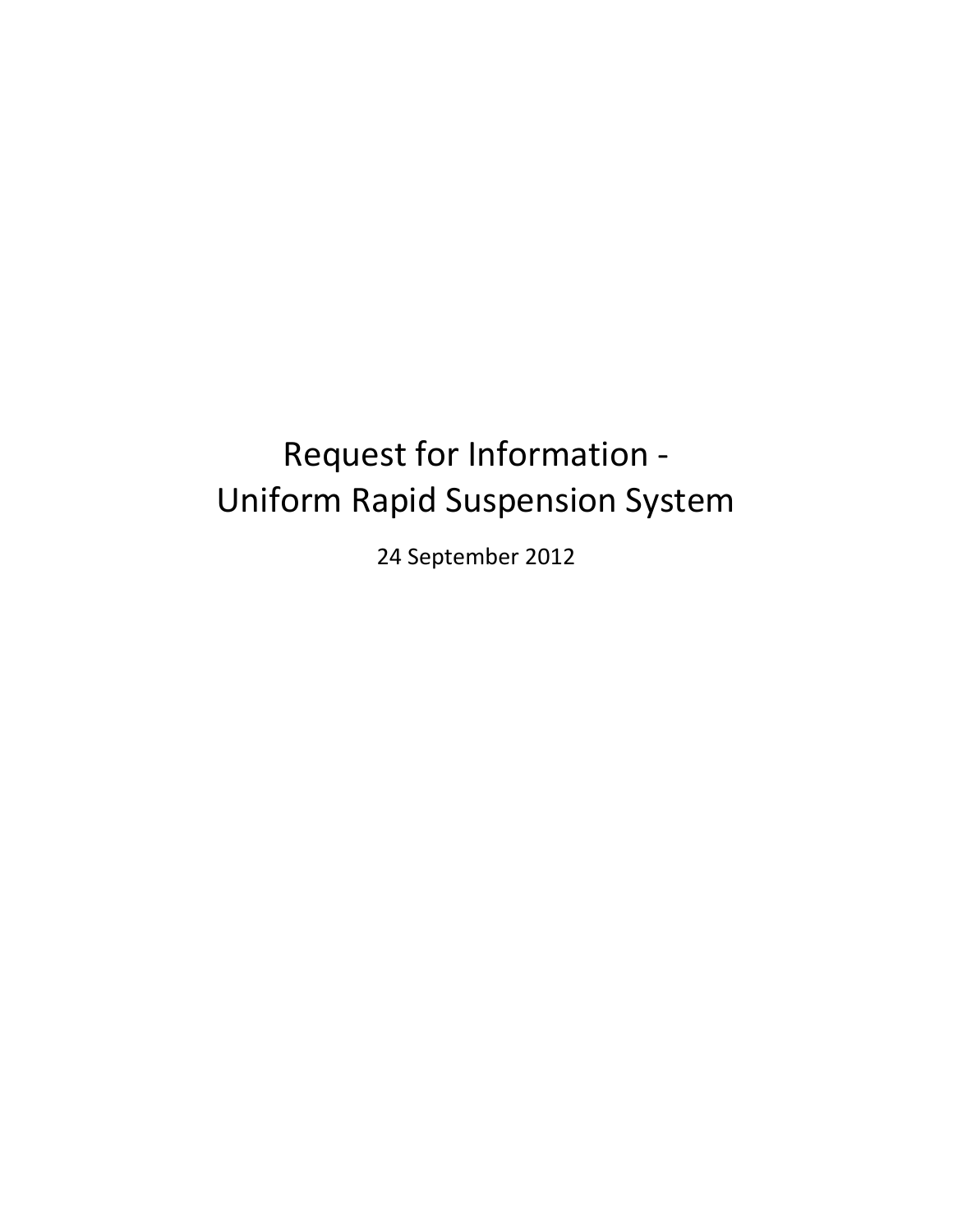# **1.0 Introduction**

### **1.1 About this Document**

By issuing this Request for Information ("RFI"), the Internet Corporation for Assigned Names and Numbers ("ICANN") is requesting your best offer to provide a response to the requirements of a Uniform Rapid Suspension System ("URS") process. In seeking a comprehensive agreement for these services, ICANN is placing maximum emphasis on several key components of value including expertise with similar processes, demonstrated practices, value-added services, and the ability to work within the guidelines established in this RFI.

### **1.2 Overview of ICANN**

The mission of ICANN, pursuant to its bylaws, is to coordinate, at the overall level, the global Internet's systems of unique identifiers, and in particular to ensure the stable and secure operation of the Internet's unique identifier systems. In particular, ICANN:

- 1. Coordinates the allocation and assignment of the three sets of unique identifiers for the Internet, which are
	- a. Domain names (forming a system referred to as "DNS");
	- b. Internet protocol ("IP") addresses;
	- c. Autonomous system ("AS") numbers; and
	- d. Protocol port and parameter numbers.
- 2. Coordinates the operation and evolution of the DNS root name server system.
- 3. Coordinates policy development reasonably and appropriately related to these technical functions.

ICANN is dedicated to preserving the operational security and stability of the Internet; to promoting competition; to achieving broad representation of global Internet communities; and to developing policy appropriate to its mission through bottom-up, consensus-based processes.

Please see [www.icann.org](http://www.icann.org/) for more information on its processes and scope of activities.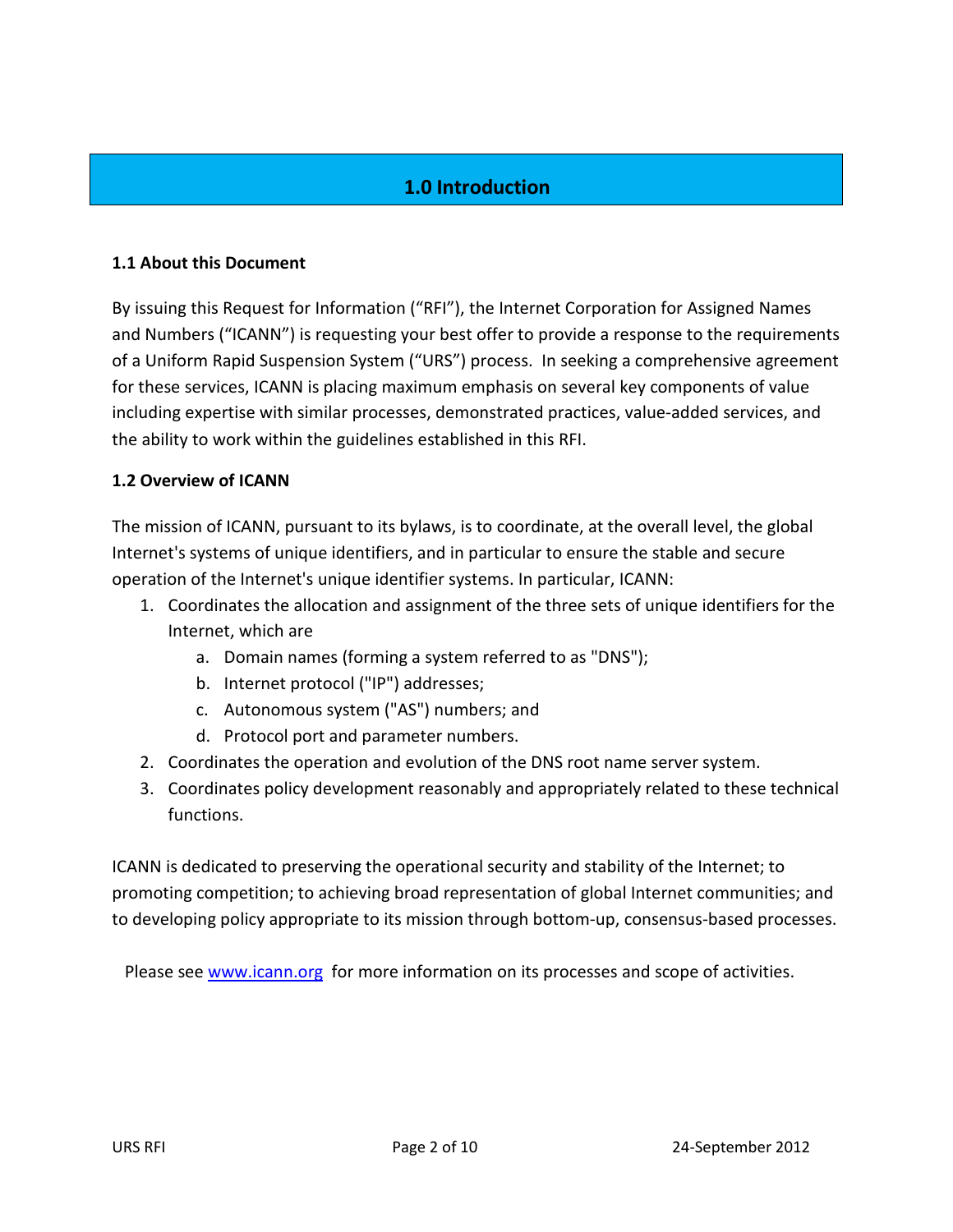## **1.3 Overview of the Initiative**

If you surf the Internet today, you will most likely access an Internet site from one of the 21 generic Top Level Domains ("gTLD") on the Internet. Examples gTLDs include .COM, .ORG, .NET, and .GOV (a complete listing of all gTLDs is available at http://www.iana.org/gtld/gtld.htm).

Since ICANN was founded thirteen years ago as a not-for-profit, multi-stakeholder organization dedicated to coordinating the Internet's addressing system, one of its foundational principles has been to promote competition in the domain name marketplace while ensuring Internet security and stability. Following these principles, a decision to introduce new gTLDs, to allow more innovation, choice and change to the Internet's addressing system was initiated by the Generic Names Supporting Organization (GNSO) in 2007 and adopted by ICANN in June, 2008.

This decision was made after a detailed and lengthy consultation process with all constituencies of the global Internet community including representation by a wide variety of stakeholders – governments, individuals, civil society, business and intellectual property constituencies, and the technology community was followed. Contributing to this process were ICANN's Governmental Advisory Committee, At-Large Advisory Committee, Country Code Names Supporting Organization, and Security and Stability Advisory Committee.

In the development of the New gTLD Program, a number of concerns from various constituencies of the global Internet community were raised regarding the potential increase in risks that users, businesses, and other organizations face today as they use the Internet.

To help address these concerns, ICANN's Board passed a resolution on 6 March 2009 to form an Implementation Recommendation Team ("IRT") to seek solutions for the potential risks to trademark holders. The IRT made several recommendations to help safeguard the public and rights holders. One such recommendation was the implementation of a Uniform Rapid Suspension ("URS") system to supplement the existing Uniform Domain Name Dispute Resolution Policy ("UDRP").

As described in the IRT's report - the primary purpose of the URS is to provide a cost-effective and timely mechanism for brand owners to protect their trademarks and to promote consumer protection on the Internet. The URS is aimed at solving the most clear-cut cases of trademark abuse, balancing against the potential for abuse of the URS process.

It should be clearly noted that the URS is not intended to replace the UDRP, but to act as a complement to that long-tested process. The URS and UDRP have separate procedures with distinct timelines and remedies. The design of the URS is expected to provide a faster means to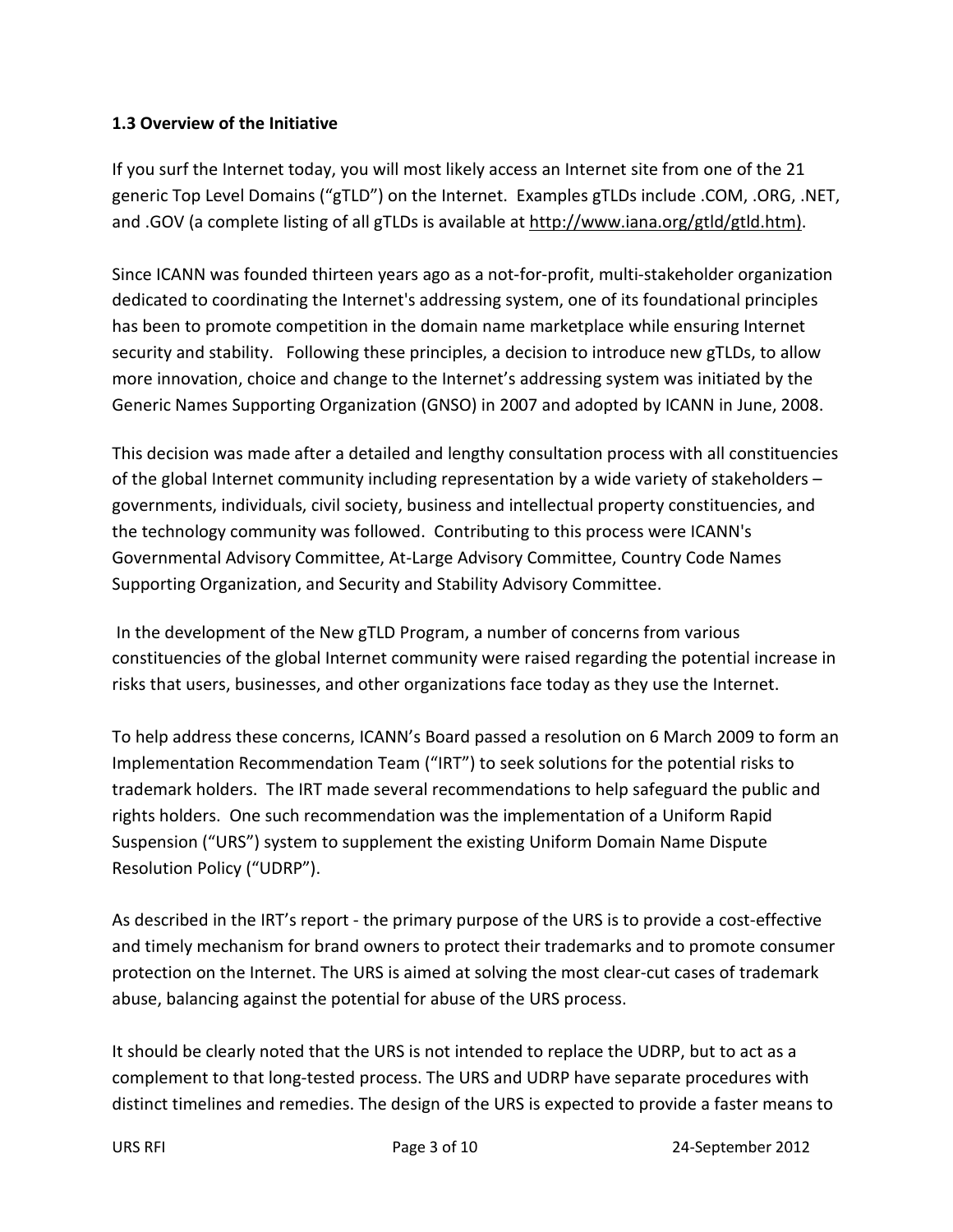stop the operation of an infringing domain name and also to be available for a limited fee (in the order of 300-500 USD per case). The UDRP is designed to result in the cancellation or transfer of the abusive domain name, while the URS results in suspension of a domain name. As designed, trademark holders seeking to address alleged infringements will be able to utilize either or both procedures. There is no requirement to use one procedure before the other. As with the UDRP, multiple independent entities will be designated to offer the service of providing URS handling.

ICANN is releasing this Request for Information to solicit responses from bidders and gather feedback that may be used to select one or more URS providers, or inform the development of a comprehensive RFP. At its sole option, ICANN may elect to enter into negotiations with one or more respondents based on responses to this RFI.

# **Section 2.0 Objectives and Requirements**

# **2.1 Objectives**

ICANN desires to engage one or more providers of URS services to provide cost-effective and timely mechanisms for brand owners to protect trademarks. The process will focus strictly on cases in which there is no genuine contestable issue as to the infringement and abuse that has taken place while balancing against the potential for abuse of the URS process.

The current text of the URS procedure is available under Module 5 in the Applicant Guidebook, see http://newgtlds.icann.org/en/applicants/agb.

# **2.2 Required Experience**

ICANN expects that respondents will, at a minimum, satisfy the following experience requirements:

- 1. Must possess a thorough knowledge of the URS, its purpose and intended function.
- 2. Have a demonstrated ability to handle administrative proceedings in an expedited, global, online context in an orderly and fair manner.
- 3. Have a track record in competently handling clerical aspects of Alternative Dispute Resolution or UDRP proceedings.
- 4. Have a team of globally diverse and highly qualified neutrals, with experience handling UDRP or similar complaints, to serve as panelists.
- 5. Have the ability to scale quickly to meet the demands of an unknown number of complaints while meeting the time requirements to resolve complaints.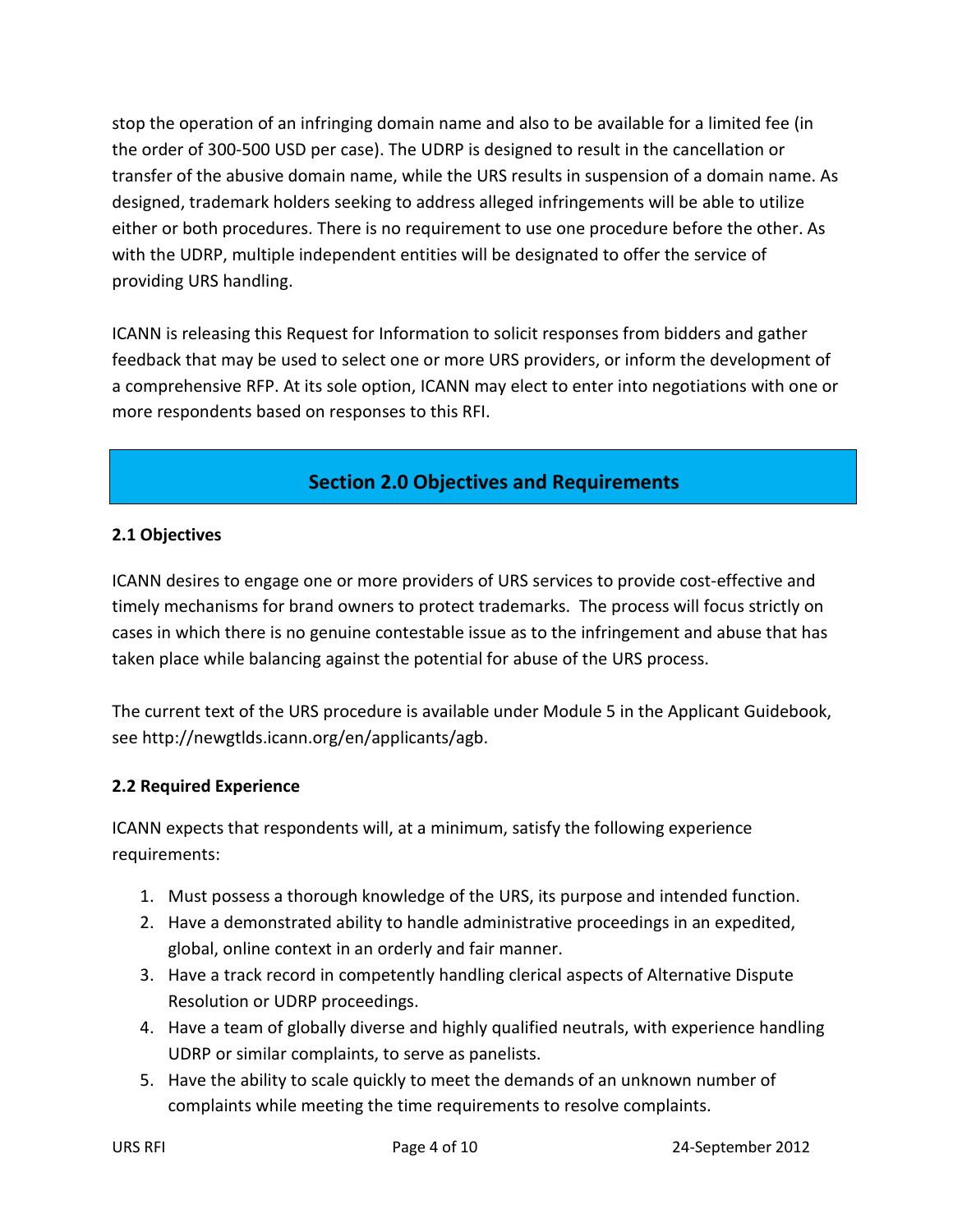- 6. Able to manage cases in multiple languages.
- 7. Have a demonstrated understanding of global intellectual property issues as they relate to the Internet.

## **2.3 URS Specific Requirements**

As the URS will be mandatory in all registry agreements for new gTLD registries, Respondents must demonstrate how they will manage to the specific URS requirements, which include, but are not limited to:

- 1. The "on boarding" of existing and new gTLD registries and their registrars
- 2. Establishing standard evaluation analysis procedures for consideration of a URS complaint
- 3. Integration with the Trademark Clearinghouse or other centralized databases to ensure all URS decisions are recorded and searchable
- 4. Creating a payment account system that allows complainants to fund URS filing fees in multiple currencies
- 5. Timely notification to relevant parties of an initiated complaint
- 6. Establishing an initial examination process to validate complaints prior to moving to a "freeze and notice" stage
- 7. Providing a mechanism to allow Registrants to file timely responses to a complaint
- 8. Coordinating with qualified legal experts with experience in UDRP proceedings
- 9. Communicating with the Registry and/or Registrar to preserve the Registrant's site so that changes to content or Whois information cannot be made once a complaint is accepted
- 10. Caching copies of the website pages at the time of the complaint cited by the complainant as evidence of infringement
- 11. Communicating with the Registry and/or Registrar to rapidly suspend domain name registrations, upon an approved URS complaint, while preserving a registrant's right to a hearing and/or appeal
- 12. Establishing a process to monitor URS abuse
- 13. Establishing a process for confirming that registries and/or registrars have complied with obligations upon notice
- 14. Communicating with the Registry and/or Registrar to manage all changes to Whois records based on approved URS complaints
- 15. Establishing an Examination Appeals process
- 16. Establishing a process to determine if appeals have been filed in a court of competent iurisdiction
- 17. Operating the URS on a cost efficient basis (preferably on a cost-recovery basis)
- 18. Evidence of Errors & Omissions Insurance in an amount of not less than USD 1,000,000.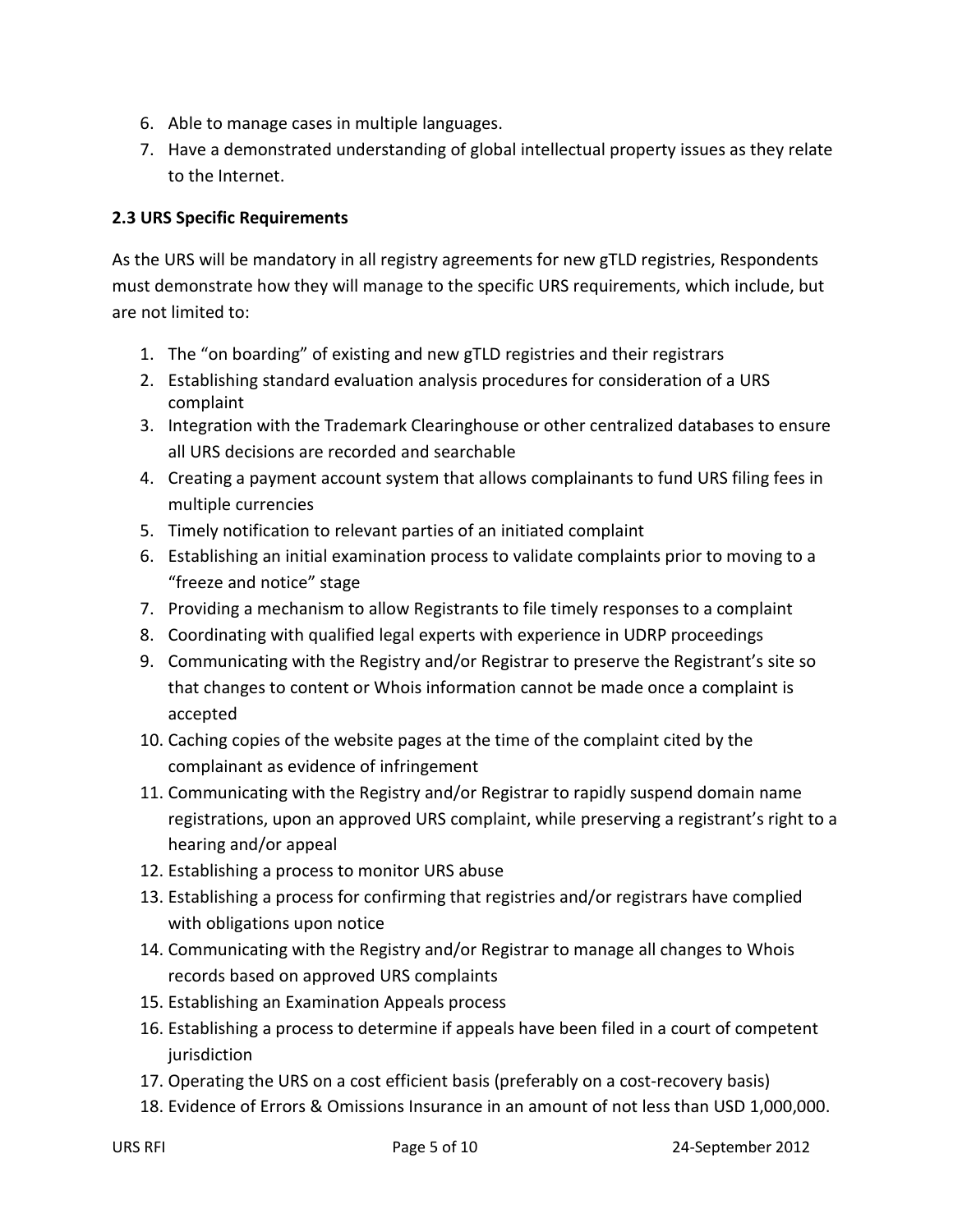# **Section 3.0 Required Response Items**

### **3.1 Company Information and Background**

- Respondents must provide the following information regarding the organization:
	- o Name
	- o Street Address
	- o City, State & Zip
	- o State/Country of Incorporation
	- o Phone
	- o Fax
	- o Website
- Please indicate if the organization is a subsidiary of any other company.
	- $\circ$  If so, please indicate the parent company and how you are managed by the parent (actively or autonomously)
- List the responding organization's top 2 to 4 officers and their titles.
- Please indicate if you are an affiliate of any ICANN accredited registrar, registry or other contracted party or have any ownership interest in any ICANN accredited registrar, registry or other contracted party with ICANN.
- Please indicate if you provide any advisory or consulting services to gTLD applicants or registry providers applying for new gTLDs.

#### **3.2 Executive Summary**

- What characteristics most distinguish your organization from your competitors?
- Summarize the key points of the response including the benefits to the internet community of engaging your organization

#### **3.3 Qualifications & Approach**

• Provide an overview of the global resources of your organization.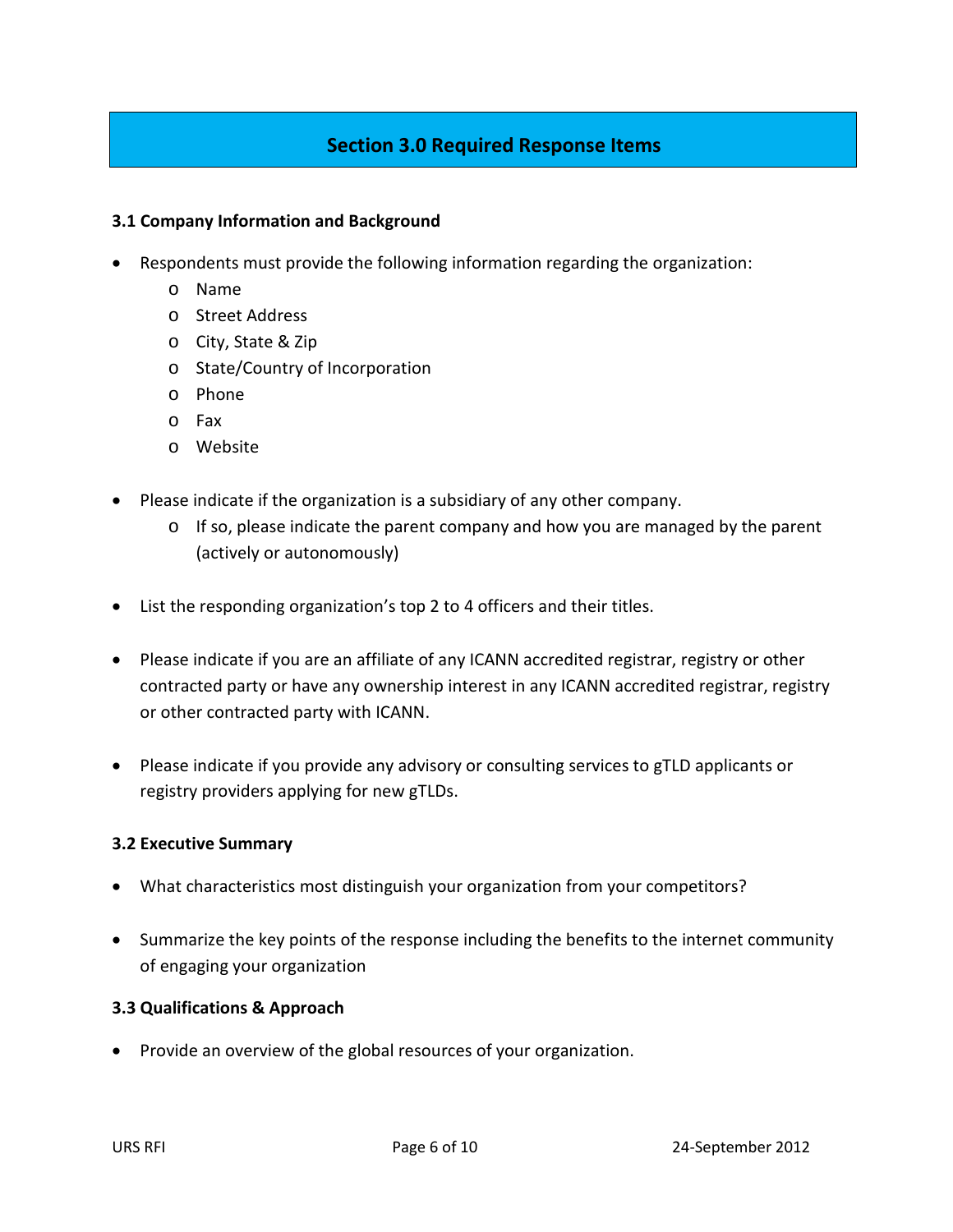- Provide examples of any relevant thought leadership, industry participation, and publications that highlight your experience.
- Describe your organization's qualifications to deliver the required URS services including addressing the experience requirements of Examiners as specified in 7.2.
- Identify the internal processes which keep your organization abreast of relevant industry issues/trends including any thoughts on keeping the public informed of new trends related to cybersquatting and intellectual property abuse over the Internet.
- Describe the communication processes that will keep ICANN, the complainant(s), the Registrant, Registry, and the public timely informed of complaints.
- Describe the internal processes to be followed, including guiding principles, critical events, and quality control mechanisms.
- Describe the team that will manage and execute the URS process. Please include
	- o The organizational structure of the team
	- o Roles and responsibilities for each key team member
	- $\circ$  The name and description of any other organizations that will participate in the delivery of the services

# **Section 4.0 Instructions to Respondents**

## **4.1 Definition of Respondent**

"Respondent" means any person or firm receiving this RFI or submitting a response in response to this RFI.

## **4.2 Timeline**

The following dates have been established as milestones for this RFI. ICANN reserves the right to modify or change this timeline in its absolute discretion. Respondents should be aware that the ICANN community will continue to engage in discussions on the requirements, as indicated below.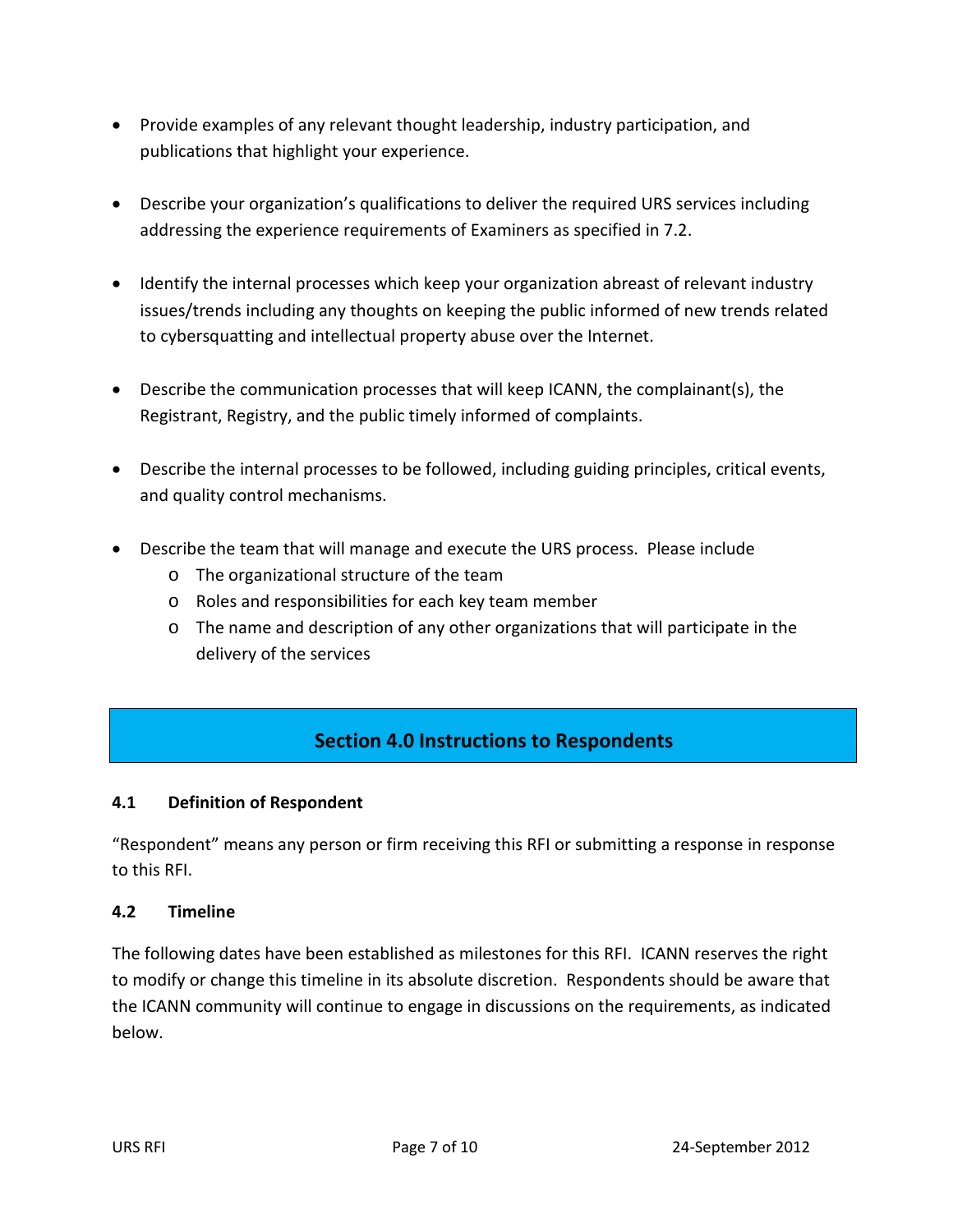This is a general timetable for the written response process, and possible oral presentations.

| Request for Information issued               | 24 September 2012          |
|----------------------------------------------|----------------------------|
| Respondents' Q&A - Teleconference            | 23 October 2012            |
| Written responses due                        | 20 November 2012           |
| Oral presentations to by potential providers | 28 November 2012           |
| Community work to complete requirements      | ongoing                    |
| Projected URS providers published            | Not later than 28 February |
|                                              | 2013                       |

# **4.3 Respondent Question and Answer Session**

A respondent meeting/conference call (Respondents' Q&A – Teleconference) will be held for all prospective respondents on or about 23 October 2012. Please confirm your attendance by emailing URS-EOI@icann.org.

# **4.4 Submission of Responses**

Responses shall be prepared and submitted as requested by this RFI. Your written submission should include explanations of how you will meet the Experience Requirements contained in 2.2 above and how you will satisfy the URS Specific Requirements contained in 2.3 above. For ease of evaluation, please limit your response to no more than 15 pages. Please arrange to have an electronic copy delivered to URS-EOI@icann.org by 23.59 UTC on 20 November 2012.

# **4.5 Discrepancies, Omissions and Additional Information**

Respondent is responsible for examining this RFI and all addenda. Should Respondent find discrepancies, omissions, unclear or ambiguous intent or meaning, or should any question arise concerning this RFI, Respondent must notify ICANN of such findings immediately in writing via email no later than three (3) days prior to the deadline for bid submissions to URS-EOI@icann.org.

Should such matters remain unresolved by ICANN, in writing, prior to Respondent's preparation of its submission, such matters must be addressed in the responses.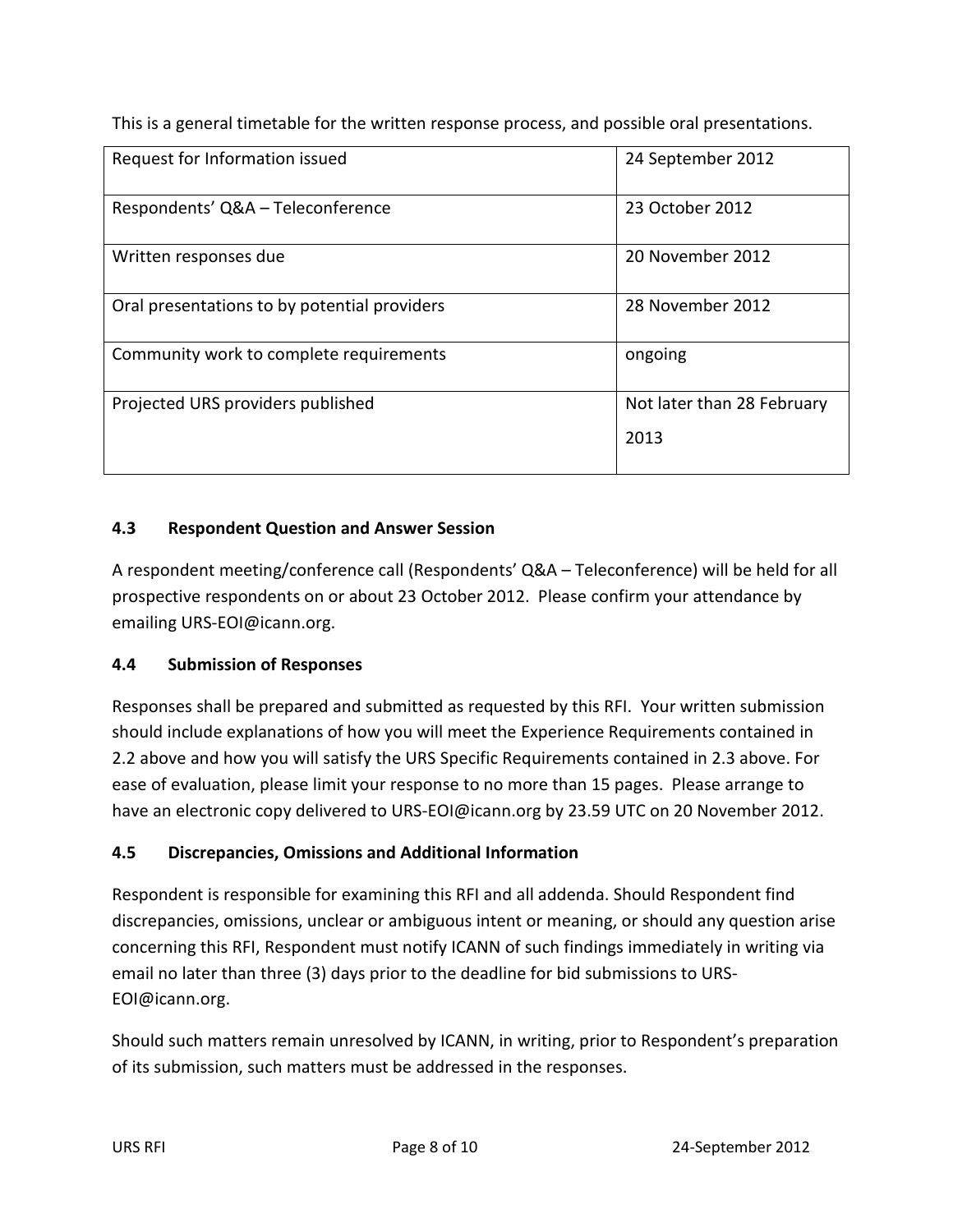ICANN is not responsible for oral statements made by its employees, agents, or representatives concerning this RFI. If Respondent requires additional information, Respondent must request that the issuer of this RFI furnish such information in writing.

A Respondent's submission is presumed to represent its best efforts to respond to the RFI. Any significant inconsistency, if unexplained, raises a fundamental issue of the Respondent's understanding of the nature and scope of the work required and of its ability to perform the contract as proposed and may be cause for rejection of the response. The burden of proof as to cost credibility rests with the Respondent.

## **4.6 Receipt and Opening of the Responses**

Responses will be received by ICANN at the address shown above until the date and time shown herein. Responses will be opened only in the presence of ICANN personnel and consultants as required for evaluation.

## **4.7 Response Evaluation**

ICANN will evaluate Respondent's responses and other pertinent information. Submissions received will be reviewed for responsiveness to the RFI and for clarity and conciseness of the information presented.

## **4.8 Selection of the URS Providers**

Each response will be evaluated on the basis of its technical, management and cost merits after a review of all aspects of each category in relationship to the requirements of this RFI. The ultimate basis for the selection for provisional approval will be in the absolute discretion of ICANN.

A partial list of the evaluation criteria follows:

- Is the Respondent's proposed solution capable of meeting the objectives and requirements set forth in this RFI?
- Are the Respondent's experience and capabilities clearly stated in the response?
- Does the Respondent have the experience to run such a program?
- Is the approach clear and does it meet the URS requirements?
- Has the Respondent demonstrated an ability to scale as necessary?
- Is the requested response complete and in the format requested?

Responses are required to be valid for a minimum of one hundred twenty (120) days following the deadline for submission. A response may not be modified, withdrawn or canceled by the